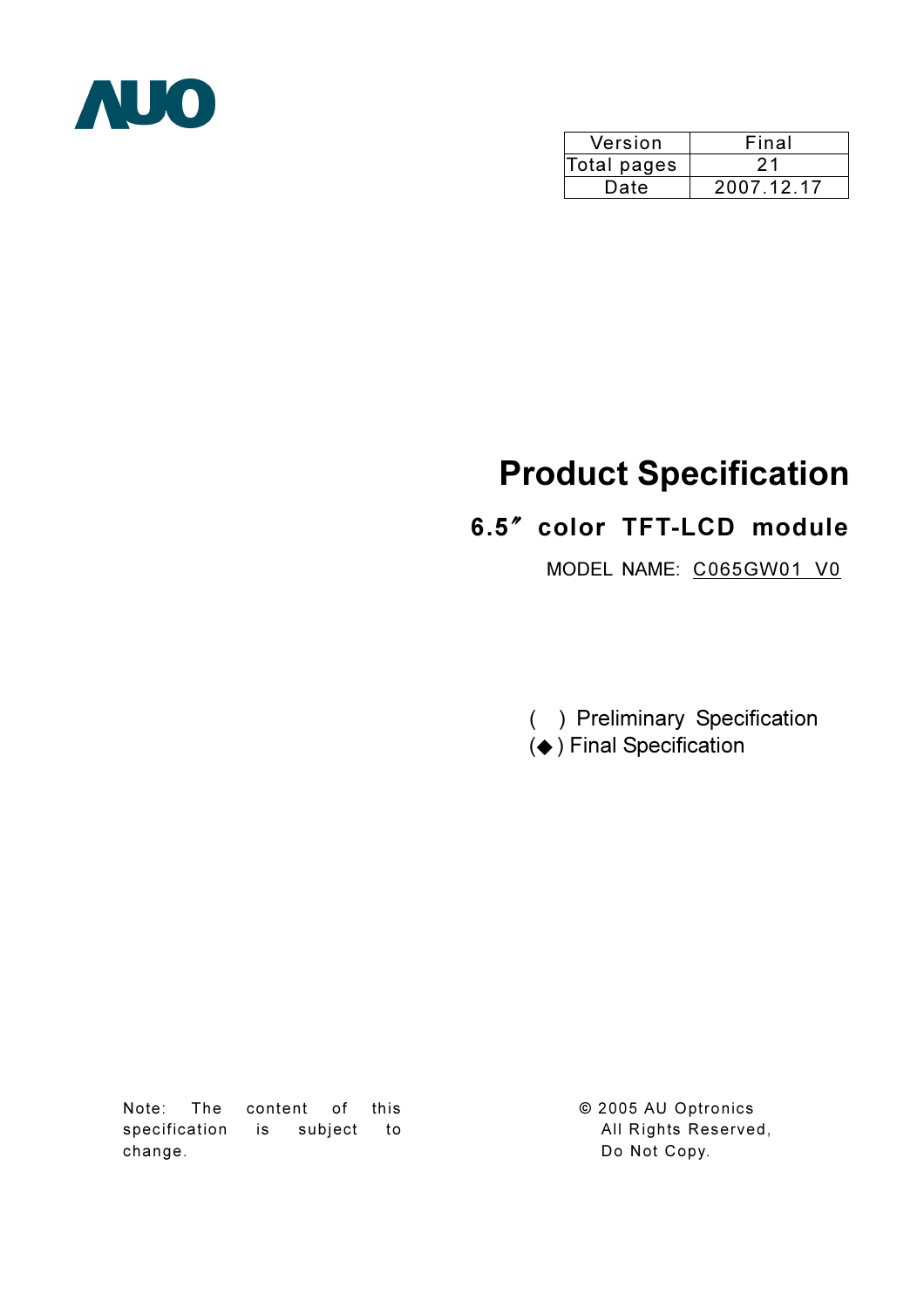

## Record of Revision

| Version        | Revise Date   Page |                | Content                                                   |
|----------------|--------------------|----------------|-----------------------------------------------------------|
| 0              | 22/Feb./2006       | 0              | First draft.                                              |
| 1              | 30/Aug./2005       | 4              | Added note                                                |
|                |                    | 5              | Added note                                                |
|                |                    | 6              | Added note                                                |
| $\overline{2}$ | 27/Feb./2006       | 3              | Modified weight specification                             |
|                |                    | $\overline{7}$ | Modified backlight driving conditions                     |
|                |                    | 9              | Modified brightness level of low temperature              |
|                |                    | 13             | Modified mechanical drawing                               |
| 3              | 1/Mar./2006        | 7              | Modified backlight driving conditions                     |
|                |                    | 13             | Modified mechanical drawing                               |
| 4              | 22/May/2006        | 6              | Modified Typical operating conditions: power supply range |
|                |                    | 8              | Modified Rising & Falling time(Tr/Tf)                     |
|                |                    | 8              | Modified high and low level pulse width                   |
|                |                    | 9              | Add power sequence description                            |
|                |                    | 12             | Modified description of vibration testing                 |
|                |                    | 12             | <b>Added Note3</b>                                        |
| 5              | 13/Jul/2006        | 11             | <b>Added Note8</b>                                        |
| 6              | 18/Sep/2006        | 5              | Modified Vcom absolute maximum value                      |
| $\overline{7}$ | 11/Oct/2006        | 9              | Modified power on sequence                                |
|                |                    | 9              | <b>Added Note1</b>                                        |
| 8              | 07/Dec/2006        | 6              | <b>Added Note4</b>                                        |
| Final          | 17/Dec/2007        |                |                                                           |
|                |                    |                |                                                           |
|                |                    |                |                                                           |
|                |                    |                |                                                           |
|                |                    |                |                                                           |
|                |                    |                |                                                           |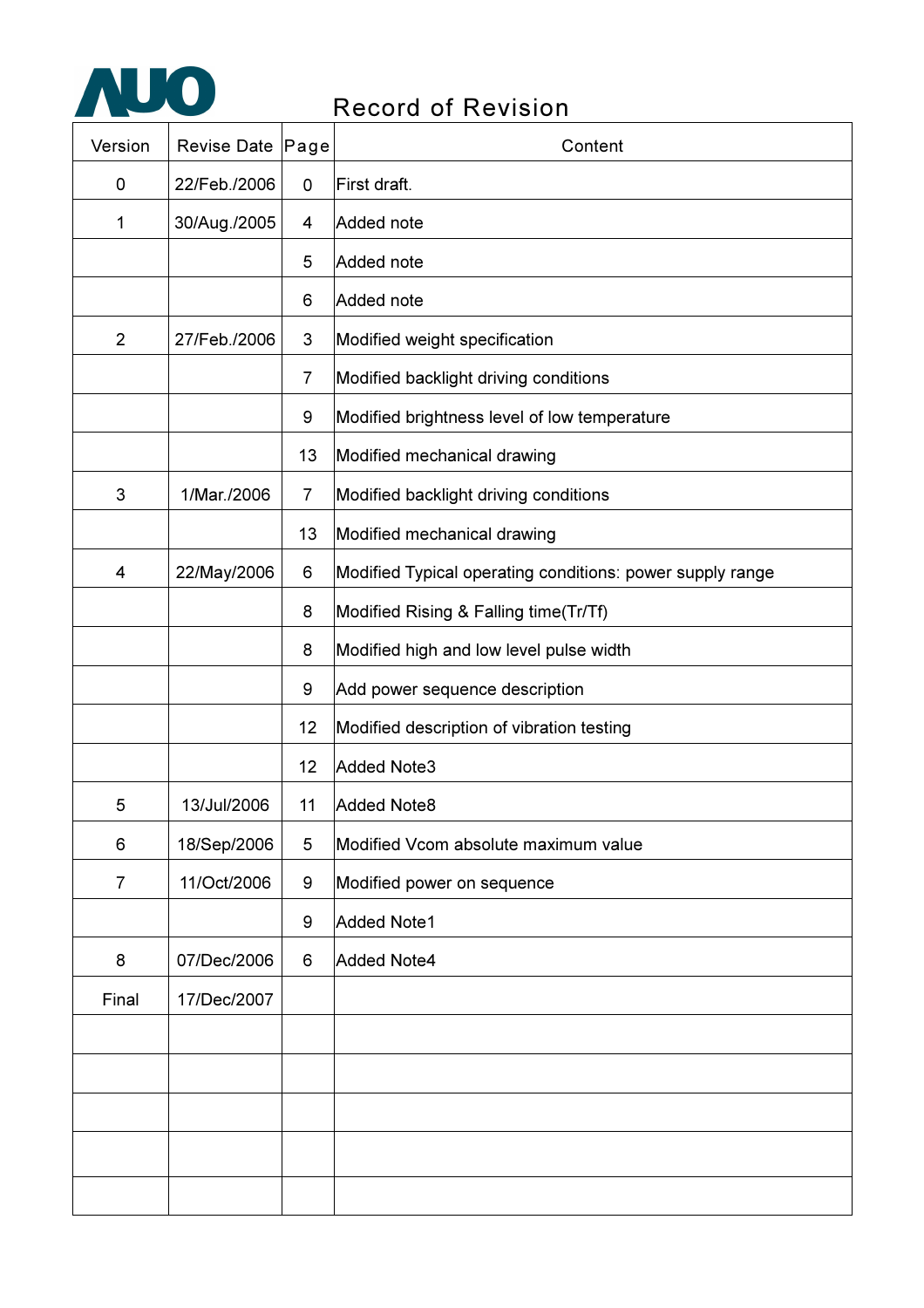

Model C065GW01 V0 Version : Final Page : 1/21

### Contents:

|  | P <sub>3</sub> |
|--|----------------|
|  | P <sub>4</sub> |
|  | P4             |
|  |                |
|  | P <sub>5</sub> |
|  | P <sub>5</sub> |
|  | P <sub>6</sub> |
|  |                |
|  | P <sub>6</sub> |
|  |                |
|  |                |
|  |                |
|  | P <sub>8</sub> |
|  |                |
|  |                |
|  | <b>P10</b>     |
|  | <b>P12</b>     |
|  | <b>P13</b>     |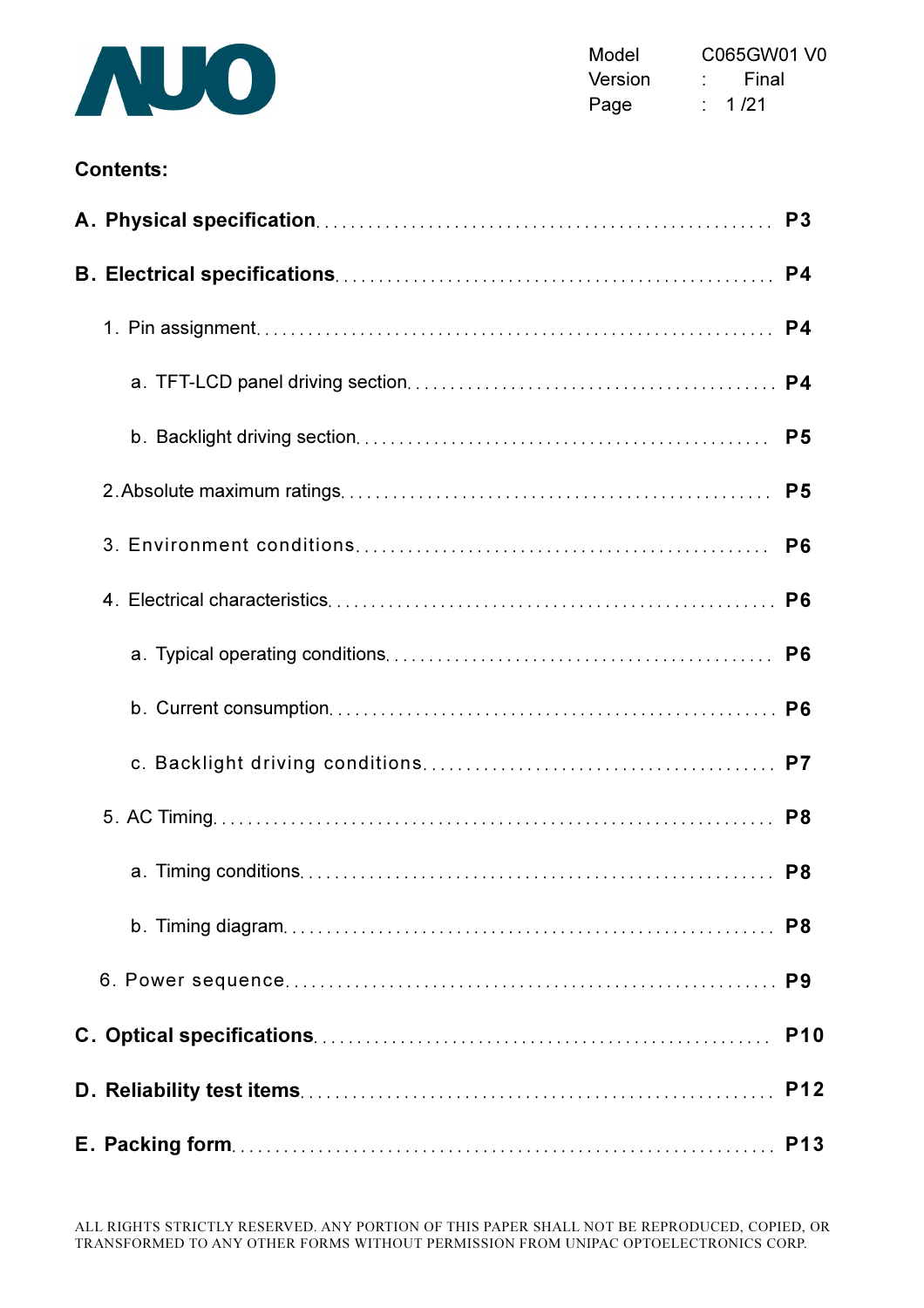

Model C065GW01 V0 Version : Final Page : 2/21

#### Appendix: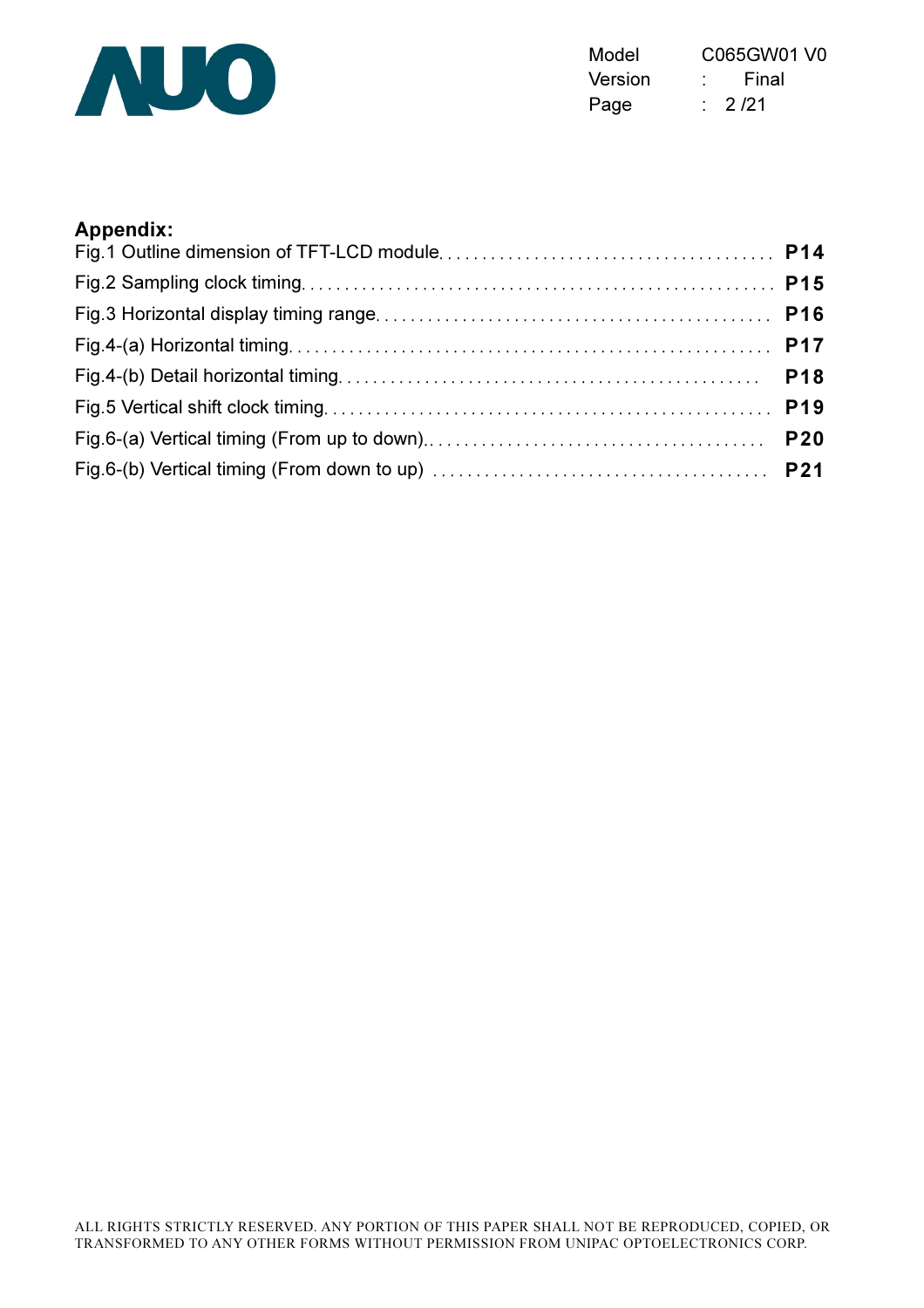

| Model   | C065GW01 V0 |
|---------|-------------|
| Version | Final       |
| Page    | 3/21        |

## A. Physical specifications

| NO.            | <b>Item</b>              | <b>Specification</b>        | <b>Remark</b> |
|----------------|--------------------------|-----------------------------|---------------|
| 1              | Display resolution (dot) | 400RGB(W)x234(H)            |               |
| $\overline{2}$ | Active area (mm)         | 143.4W)×79.326(H)           |               |
| 3              | Screen size (inch)       | 6.5(Diagonal)               |               |
| 4              | Dot pitch (mm)           | $0.1195(W)\times 0.339(H)$  |               |
| 5              | Color configuration      | R. G. B. stripe             |               |
| 6              | Overall dimension (mm)   | 157.2(W) × 89.8(H) × 7.7(D) | Note 1        |
| 7              | Weight (g)               | 155±5%                      |               |
| 8              | Surface treatment        | AG(25%) & with WV film      |               |
| 9              | <b>Backlight unit</b>    | L type lamp                 |               |

Note 1: Refer to Fig. 1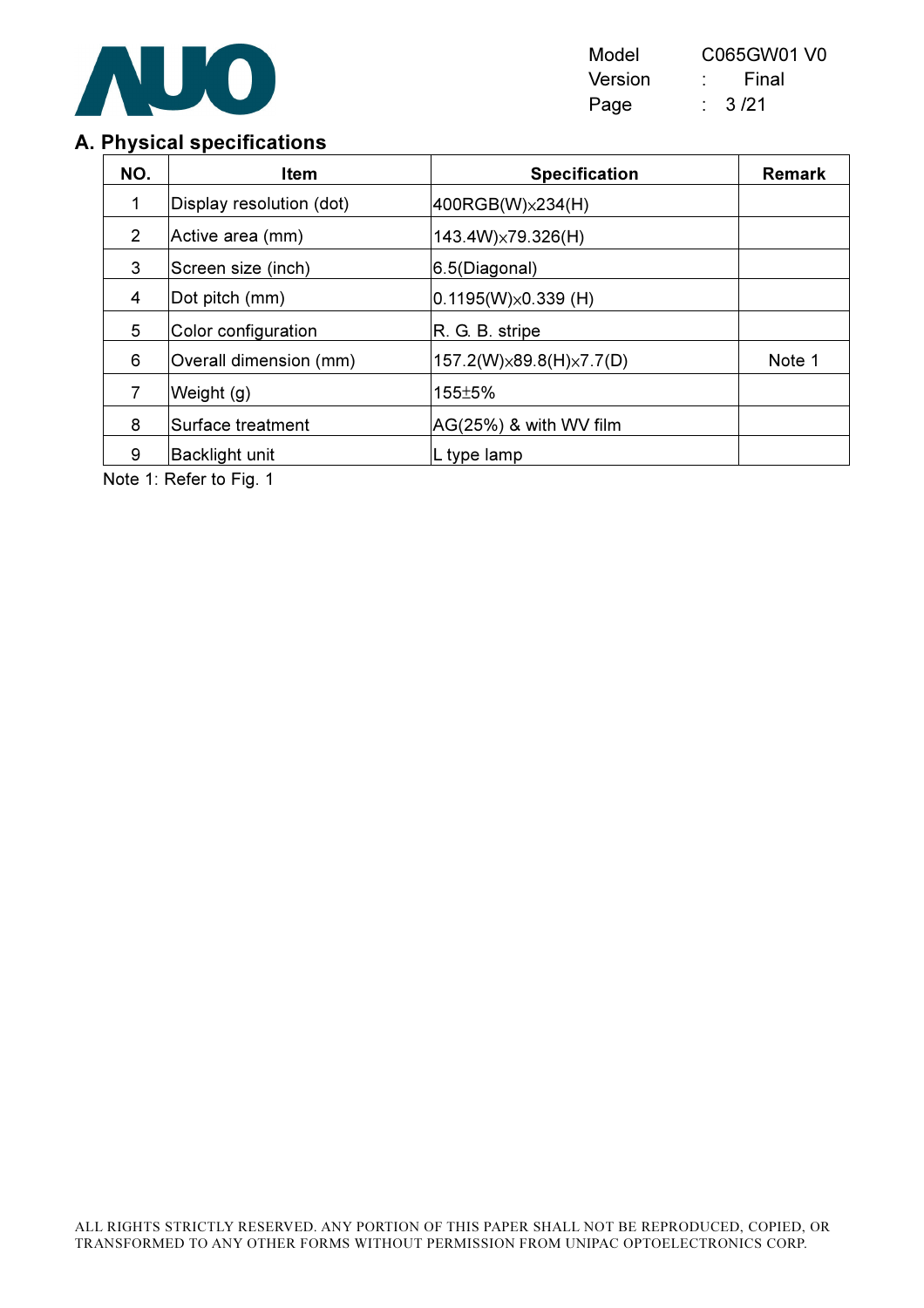

| Model   | C065GW01 V0 |
|---------|-------------|
| Version | Final       |
| Page    | 4 /21       |

## B. Electrical specifications

1.Pin assignment

a. TFT-LCD panel driving section

| Pin no         | <b>Symbol</b>              | I/O                      | <b>Description</b>                                      | <b>Remark</b> |
|----------------|----------------------------|--------------------------|---------------------------------------------------------|---------------|
| 1              | $V_{GH}$                   | $\mathbf{I}$             | Positive power for scan driver                          |               |
| $\overline{2}$ | <b>NC</b>                  | $\blacksquare$           |                                                         |               |
| 3              | $V_{C\underline{C}}$       | L                        | Supply voltage of logic control circuit for scan driver | Note 4        |
| 4              | <b>GND</b>                 | $\overline{\phantom{a}}$ | Ground for logic circuit                                |               |
| 5              | $\mathsf{V}_{\mathsf{GL}}$ |                          | Negative power for scan driver                          |               |
| 6              | <b>NC</b>                  |                          |                                                         |               |
| 7              | <b>STVD</b>                | I/O                      | Vertical start pulse                                    | Note 1        |
| 8              | <b>UDC</b>                 |                          | UP/DOWN scan control input                              | Note $1,2$    |
| 9              | <b>CKV</b>                 |                          | Shift clock input for scan driver                       |               |
| 10             | <b>OEV</b>                 |                          | Output enable input for scan driver                     |               |
| 11             | <b>NC</b>                  |                          |                                                         |               |
| 12             | <b>NC</b>                  | -                        |                                                         |               |
| 13             | <b>STVU</b>                | I/O                      | Vertical start pulse                                    | Note 1        |
| 14             | <b>VCOM</b>                | $\mathbf{I}$             | Common electrode driving signal                         |               |
| 15             | <b>AGND</b>                | $\blacksquare$           | Ground for analog circuit                               |               |
| 16             | AV <sub>DD</sub>           |                          | Supply voltage for analog circuit                       |               |
| 17             | <b>STHR</b>                | I/O                      | Start pulse for horizontal scan line                    | Note 1        |
| 18             | <b>LRC</b>                 |                          | LEFT/RIGHT scan control input                           | Note $1,2$    |
| 19             | CPH <sub>3</sub>           |                          | Sampling and shifting clock pulse for data driver       |               |
| 20             | CPH <sub>2</sub>           | L                        | Sampling and shifting clock pulse for data driver       |               |
| 21             | CPH <sub>1</sub>           |                          | Sampling and shifting clock pulse for data driver       |               |
| 22             | <b>MOD</b>                 |                          | Sequential sampling and simultaneous sampling setting   | Note 3        |
| 23             | $DV_{DD}$                  | L                        | Supply voltage of logic control circuit for data driver | Note 4        |
| 24             | <b>OEH</b>                 |                          | Output enable input for data driver                     |               |
| 25             | VB                         |                          | Alternated video signal input(Blue)                     |               |
| 26             | VG                         |                          | Alternated video signal input(Green)                    |               |
| 27             | VR.                        |                          | Alternated video signal input(Red)                      |               |
| 28             | <b>NC</b>                  | $\blacksquare$           |                                                         |               |
| 29             | <b>STHL</b>                | I/O                      | Start pulse for horizontal scan line                    | Note 1        |
| 30             | <b>VCOM</b>                |                          | Common electrode driving signal                         |               |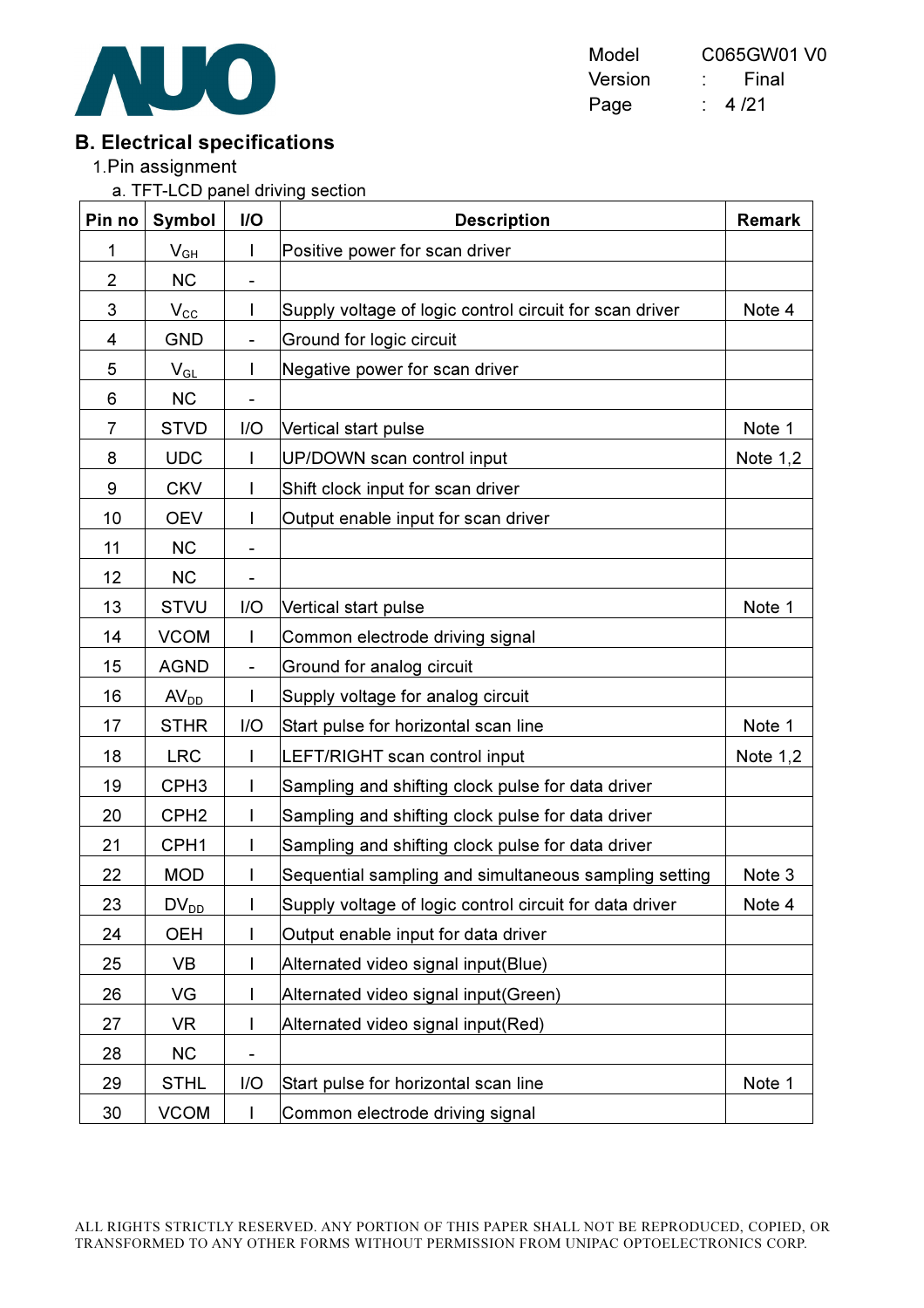

| Model   | C065GW01 V0 |
|---------|-------------|
| Version | Final       |
| Page    | 5/21        |

Note 1: Selection of scanning mode (please refer to the following table)

| Setting of scan<br>control input |                   |             |                        | <b>IN/OUT state</b><br>for start pulse |             | <b>Scanning direction</b>                |  |  |
|----------------------------------|-------------------|-------------|------------------------|----------------------------------------|-------------|------------------------------------------|--|--|
| <b>UDC</b>                       | <b>LRC</b>        | <b>STVD</b> | <b>STVU</b>            | <b>STHR</b>                            | <b>STHL</b> |                                          |  |  |
| <b>GND</b>                       | $\mathsf{V_{CC}}$ | <b>OUT</b>  | <b>OUT</b><br>IN<br>IN |                                        |             | From up to down, and from left to right. |  |  |
| $\mathsf{V_{CC}}$                | <b>GND</b>        | IN          | <b>OUT</b>             | IN                                     | OUT         | From down to up, and from right to left. |  |  |
| <b>GND</b>                       | <b>GND</b>        | <b>OUT</b>  | IN                     | IN                                     | OUT         | From up to down, and from right to left. |  |  |
| $V_{\rm CC}$                     | $\mathsf{V_{CC}}$ | IN          | OUT                    | <b>OUT</b>                             | IN          | From down to up, and from left to right. |  |  |

IN: Input; OUT: Output.

Note 2: Definition of scanning direction. Refer to figure as below:



Note 3: MOD = H: Simultaneous sampling. MOD = L: Sequential sampling.

Please set CPH2 and CPH3 to GND when MOD = H.

Note 4: Electrical characteristics of  $V_{CC}$  and  $DV_{DD}$  are the same.

b. Backlight driving section (Refer to Fig. 1)

| No. | Symbol | I/O            | <b>Description</b>                             | Remark |
|-----|--------|----------------|------------------------------------------------|--------|
|     |        |                | Power supply for backlight unit (High voltage) |        |
|     | GND    | $\blacksquare$ | Ground for backlight unit                      |        |

#### 2. Absolute maximum ratings

| Item                 | Symbol           | <b>Condition</b> | Min.   | Max.                 | Unit | <b>Remark</b> |
|----------------------|------------------|------------------|--------|----------------------|------|---------------|
|                      | $V_{\rm CC}$     | $GND=0$          | $-0.3$ |                      | V    |               |
|                      | AV <sub>DD</sub> | AGND=0           | $-0.3$ |                      |      |               |
| Power voltage        | $V_{GH}$         |                  | $-0.3$ | 18                   |      |               |
|                      | $V_{GL}$         | $GND=0$          | $-15$  | 0.3                  |      |               |
|                      | $V_{GH}-V_{GL}$  |                  |        | 33                   |      |               |
|                      |                  |                  | $-0.3$ | $AVDD+0.3$           |      | Note 1        |
| Input signal voltage |                  |                  | $-0.3$ | $V_{\text{cc}}$ +0.3 |      | Note 2        |
|                      | <b>VCOM</b>      |                  | $-2.9$ | 6                    |      |               |

Note 1: VR, VG, VB.

Note 2: STHL, STHR, OEH, LRC, CPH1~CPH3, STVD, STVU, OEV, CKV, UDC.

3. Environment condition

| ltem                     |                            | Condition                         | Spec.            | Remark     |
|--------------------------|----------------------------|-----------------------------------|------------------|------------|
| Operating<br>temperature | Panel with<br>lighting BLU | lAmbient<br>$($ panel surface $)$ | $-30 - 85^\circ$ | Note 1,2,3 |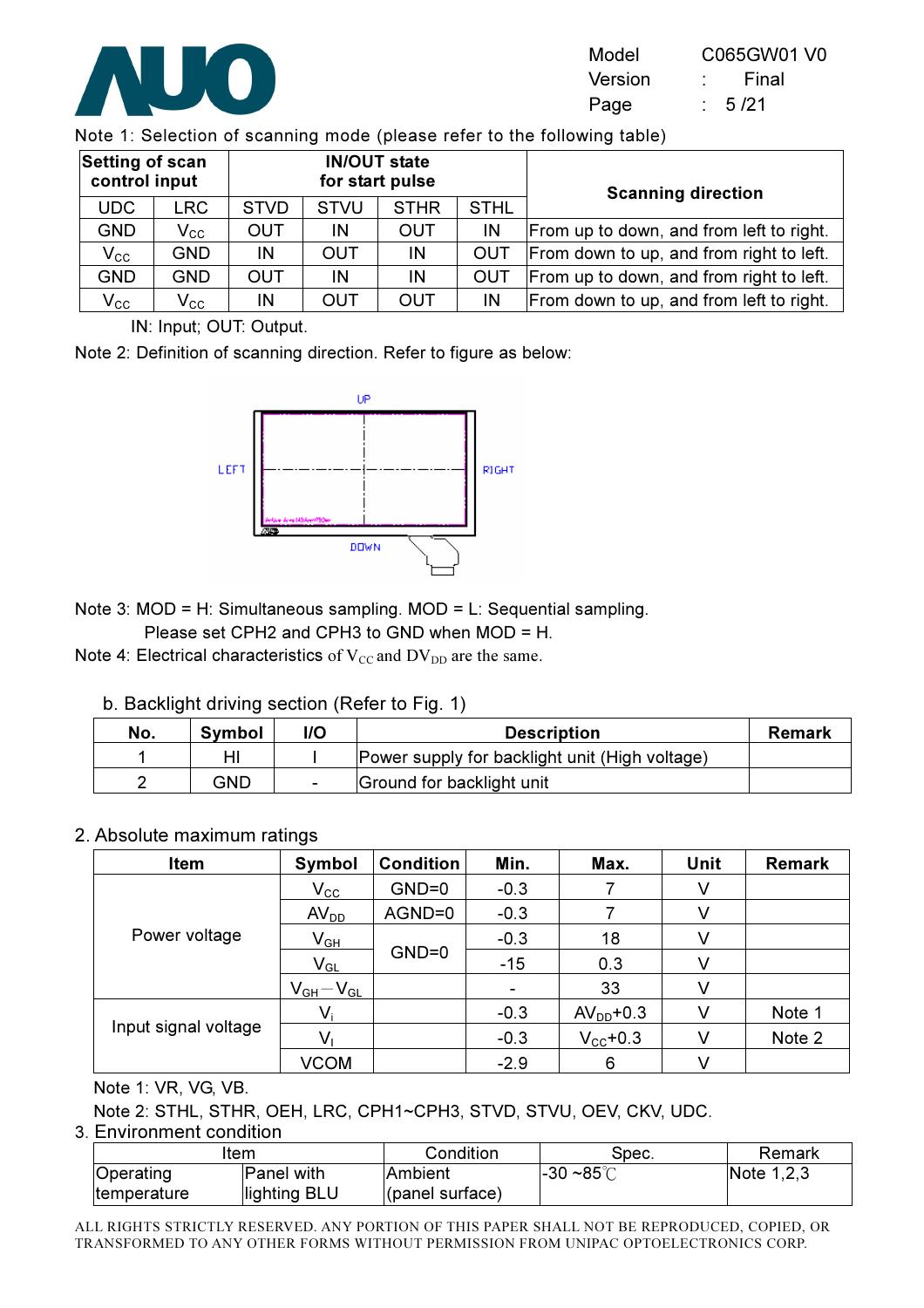

| Storage<br>Itemperature | Panel with<br>lighting BLU | Surface<br>Itemperature | $-40$ ~95°C | INote 4 |
|-------------------------|----------------------------|-------------------------|-------------|---------|
|                         | lPanel                     | <b>Surface</b>          | $-40$ ~95°C |         |
|                         |                            | <u>Itemperature</u>     |             |         |

Note 1:Under the condition of the operating temperature, the panel would be function normal for the visual display only. For contrast, response time, and other factors related to display quality, determine temperature using the formula Ta=25 $^{\circ}\text{C}$ 

Note 2: Panel surface temperature is defined as the maximum temperature of panel surface. In general, the lamp side temperature is higher than non-lamp side around 10  $^{\circ}$ C

Note 3: The backlight has been turned on before running about condition. Note 4: BLU is off

#### 4. Electrical characteristics

Item | Symbol | Min. | Typ. | Max. | Unit | Remark  $\rm V_{\rm CC}$  | 3 | 5 | 5.5 | V |<code>Note4</code>  $\mathsf{AV_{DD}}$   $\begin{array}{|c|c|c|c|c|} \hline \end{array}$  4.5  $\begin{array}{|c|c|c|c|} \hline \end{array}$  5.5  $\begin{array}{|c|c|c|c|} \hline \end{array}$  V  $\begin{array}{|c|c|c|c|} \hline \end{array}$  Note4 Power supply  $V_{GH}$  14.3 15 15.7 V V<sub>GL</sub> | -10.5 | -10 | -9.5 | V  $V_{iA}$  | 0.4 | - | AV<sub>DD</sub>-0.4 | V | Note 1  $V_{\text{iac}}$  - 3 - V AC component Video signal amplitude  $(VR, VG, VB)$   $V_{iDC}$  -  $AV_{DD}/2$  -  $V$  DC component VCOM  $V_{CAC}$  3.5 5.6 6.5 Vp-p AC component VCOM  $V_{CDC}$  (1.4) (1.7) (2.0) V DC component H Level VIH 0.8VCC - VCC V Input signal voltage  $|$ L Level V<sub>IL</sub> 0  $|$  - 0.2V<sub>cc</sub> V Note 2

a. Typical operating conditions (GND=AGND=0V, Note 3 )

Note 1: Refer to Fig.4-(a).

Note 2: STHL, STHR, OEH, LRC, CPH1~CPH3, STVD, STVU, OEV, CKV, UDC, MOD

Note 3: Be sure to apply GND,  $V_{CC}$  and  $V_{GL}$  to the LCD first, and then apply  $V_{GH}$ .

Note 4: If input signal amplitude is 3.3V, recommend value for Vcc is 3.3V

If input signal amplitude is 5V, recommend value for Vcc is 5V

#### b. Current consumption (GND=AGND=0V)

| <b>Parameter</b> | Symbol       | <b>Condition</b>       | Min.           | Typ. | Max. | Unit       | <b>Remark</b> |
|------------------|--------------|------------------------|----------------|------|------|------------|---------------|
| Current          | IGН          | $V_{GH} = 15V$         | $\blacksquare$ | 0.20 | 0.5  | <b>m</b> A |               |
| for<br>driver    | $I_{GL}$     | $V_{\text{GI}} = -10V$ | $\blacksquare$ | 0.80 | 1.5  | <b>m</b> A |               |
|                  | $_{\rm lcc}$ | $DV_{DD} = 5V$         | ۰              | 3.0  | 6.0  | <b>m</b> A | Note 1        |
|                  | ldd          | $AVDD=5V$              | $\blacksquare$ | 17.0 | 30   | <b>m</b> A |               |

Note 1:  $I_{CC}$  is current consumption of DV<sub>DD</sub> plus V<sub>CC.</sub>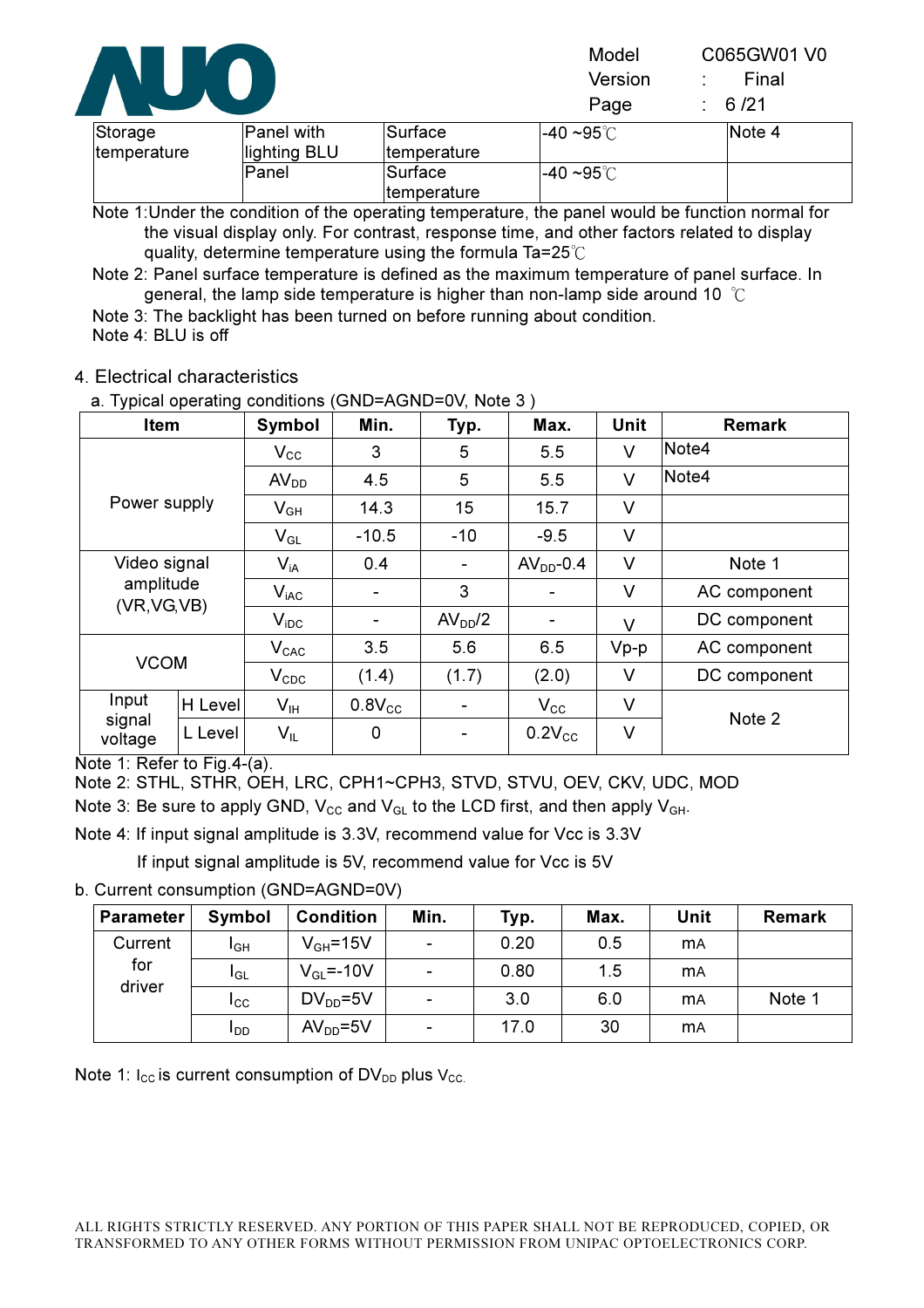

| Model   | C065GW01 V0       |
|---------|-------------------|
| Version | Final             |
| Page    | $\therefore$ 7/21 |

#### c. Backlight driving conditions

| <b>Parameter</b>         | Symbol           | Min.                     | Typ.    | Max. | <b>Unit</b> | <b>Remark</b> |
|--------------------------|------------------|--------------------------|---------|------|-------------|---------------|
| Lamp voltage             | $V_L$            | ۰                        | 530     | 580  | <b>Vrms</b> | Note 7        |
| Lamp current             | ΠL               | $\blacksquare$           | 6       | 6.5  | mArms       |               |
| Frequency                | $F_L$            | $\blacksquare$           | 60      | 80   | kHz         | Note 4        |
|                          |                  | $\overline{\phantom{0}}$ | 820     | 1020 | <b>Vrms</b> | Note 1,5      |
| Lamp starting<br>voltage | $V_{\texttt{S}}$ |                          | 1060    | 1330 | <b>Vrms</b> | Note $2,5$    |
|                          |                  | ۰                        | 1270    | 1590 | <b>Vrms</b> | Note $3,5$    |
| Lamp life time           |                  | (10000)                  | (15000) |      | Hr          | Note 6        |

Note 1: Ta =  $25^{\circ}$ C.

Note 2: Ta =  $0^{\circ}$ C.

Note 3: Ta =  $-30^{\circ}$ C.

Note 4: The lamp frequency should be selected as different as possible from display horizontal synchronous signal to avoid interference.

Note 5: For starting the backlight unit, the output voltage of DC/AC's transformer should be larger than the maximum lamp starting voltage.

Note 6: The" Lamp life time" is defined as the module brightness decrease to 50% original brightness at Ta=20~35°C (With no wind),  $I_L$ =6.5mA MAX (Continuously operation).

Note 7: The Lamp voltage shall be lighted at constant lamp current (IL:6.0mA)and shall be measured after 20 minutes.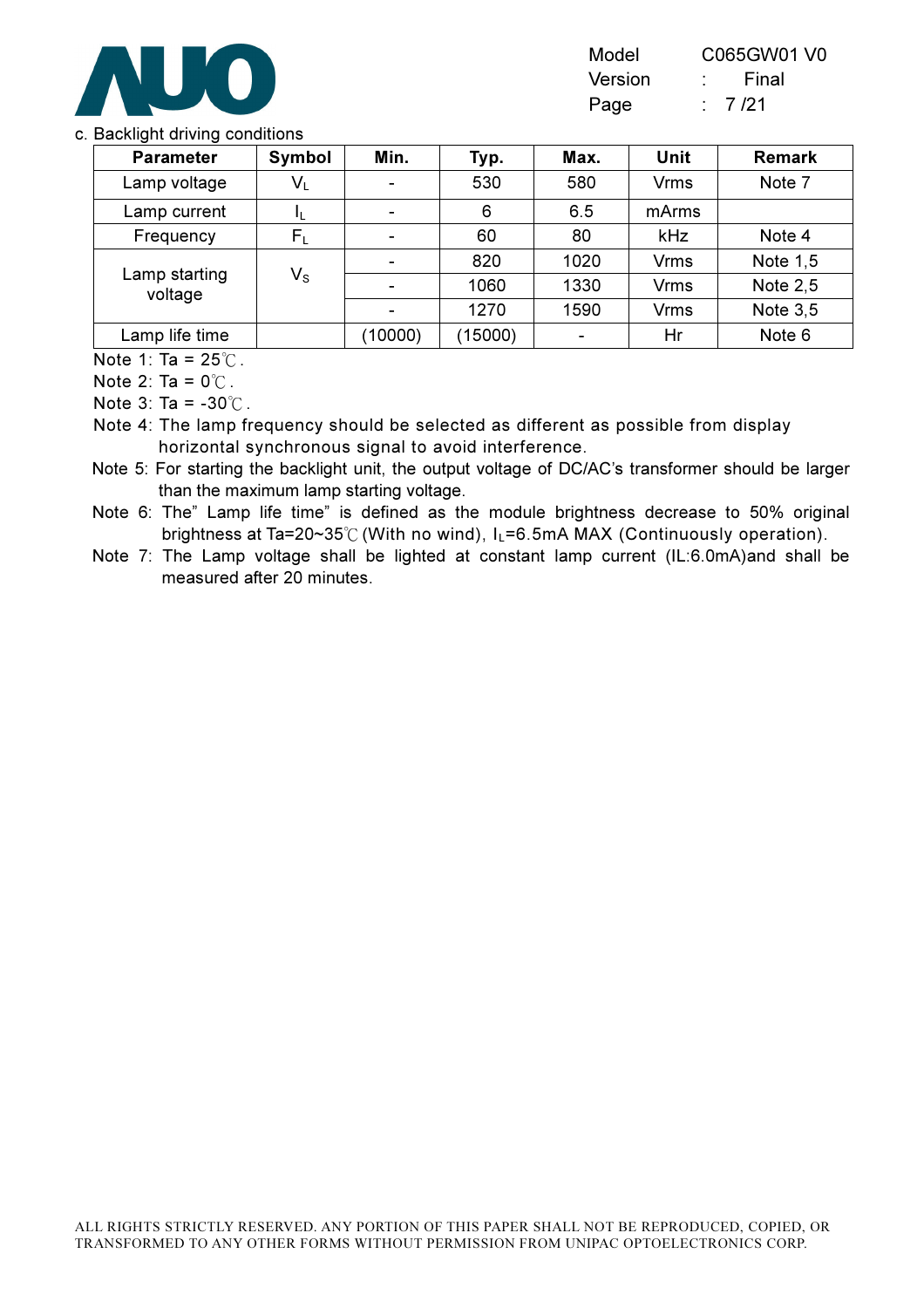

| Model   | C065GW01 V0 |
|---------|-------------|
| Version | Final       |
| Page    | 8 / 21      |

## 5. AC Timing

#### a. Timing conditions

| <b>Parameter</b>                   | <b>Symbol</b>                          | Min.                     | Typ.                         | Max.                         | Unit.              | <b>Remark</b>     |
|------------------------------------|----------------------------------------|--------------------------|------------------------------|------------------------------|--------------------|-------------------|
| <b>Rising time</b>                 | $t_{\sf r}$                            |                          | 10                           | 25                           | ns                 | Note 1            |
| <b>Falling time</b>                | $t_f$                                  | $\blacksquare$           | 10                           | 25                           | ns                 | Note 1            |
| High and low level pulse<br>width  | $t_{\scriptscriptstyle{\mathrm{CPH}}}$ | 121                      | 126                          | 131                          | ns                 | CPH1~CPH3         |
| CPH pulse duty                     | $t_{CWH}$                              | 40                       | 50                           | 60                           | $\frac{0}{0}$      | CPH1~CPH3         |
| CPH pulse delay                    | $t_{C12}$<br>$t_{C23}$<br>$t_{C31}$    | 30                       | $t_{CPH}$ /3                 | $t_{CPH}$ /2                 | ns                 | CPH1~CPH3         |
| STH setup time                     | $t_{\texttt{SUH}}$                     | 20                       | $\qquad \qquad \blacksquare$ | $\overline{\phantom{0}}$     | ns                 | STHR, STHL        |
| STH hold time                      | $t_{\sf HDH}$                          | 20                       |                              |                              | <b>Ns</b>          | <b>STHR, STHL</b> |
| STH pulse width                    | $t_{\scriptscriptstyle\text{STH}}$     | $\blacksquare$           | $\mathbf{1}$                 | $\blacksquare$               | $t_{\text{CPH}}$   | STHR, STHL        |
| STH period                         | $t_H$                                  | 61.5                     | 63.5                         | 65.5                         | $\mu$ s            | STHR, STHL        |
| OEH pulse width                    | $t_{\sf OEH}$                          | $\overline{\phantom{0}}$ | 1.22                         | $\qquad \qquad \blacksquare$ | $\mu$ s            | <b>OEH</b>        |
| Sample and hold disable            | $t_{DIS1}$                             | $\blacksquare$           | 8.28                         | $\blacksquare$               | $\mu$ s            |                   |
| OEV pulse width                    | $t_{\rm OEV}$                          | ۰                        | 5.40                         | $\overline{\phantom{0}}$     | $\mu$ s            | <b>OEV</b>        |
| CKV pulse width                    | $t_{CKV}$                              |                          | 4.18                         | $\blacksquare$               | $\mu$ s            | <b>CKV</b>        |
| Clean enable time                  | $t_{DIS2}$                             |                          | 3.74                         |                              | $\mu$ s            |                   |
| Horizontal display start           | $t_{\rm SH}$                           |                          | $\overline{0}$               | $\qquad \qquad \blacksquare$ | $T_{\text{CPH}}/3$ |                   |
| Horizontal display<br>timing range | $t_{DH}$                               |                          | 1200                         | ÷,                           | $T_{\text{CPH}}/3$ |                   |
| STV setup time                     | $t_{\scriptscriptstyle\text{SUV}}$     | 400                      | $\blacksquare$               | $\blacksquare$               | ns                 | STVU, STVD        |
| STV hold time                      | $t_{HDV}$                              | 400                      | $\overline{\phantom{0}}$     | $\blacksquare$               | ns                 | STVU, STVD        |
| STV pulse width                    | $t_{STV}$                              | $\blacksquare$           | $\blacksquare$               | $\mathbf{1}$                 | $t_H$              | STVU, STVD        |
| Horizontal lines per field         | $t_{\vee}$                             | 256                      | 262                          | 268                          | $t_H$              | Note 2            |
| Vertical display start             | $t_{\rm SV}$                           |                          | 3                            | $\overline{a}$               | $t_H$              |                   |
| Vertical display timing range      | $t_{\text{DV}}$                        |                          | 234                          |                              | $t_{H}$            |                   |
| <b>VCOM</b> rising time            | $t_{\rm rCOM}$                         |                          |                              | 5                            | $\mu$ s            |                   |
| VCOM falling time                  | $t_{\scriptscriptstyle \text{fCOM}}$   |                          | $\qquad \qquad \blacksquare$ | 5                            | $\mu$ s            |                   |
| VCOM delay time                    | $t_{DCOM}$                             |                          | $\qquad \qquad \blacksquare$ | 3                            | $\mu$ s            |                   |
| RGB delay time                     | $t_{DRGB}$                             |                          | -                            | $\mathbf{1}$                 | $\mu$ s            |                   |

Note 1: For all of the logic signals.

Note 2: Please don't use odd horizontal lines to drive LCD panel for both odd and even field simultaneously.

#### b. Timing diagram

Please refer to the attached drawing, from Fig.2 to Fig.6.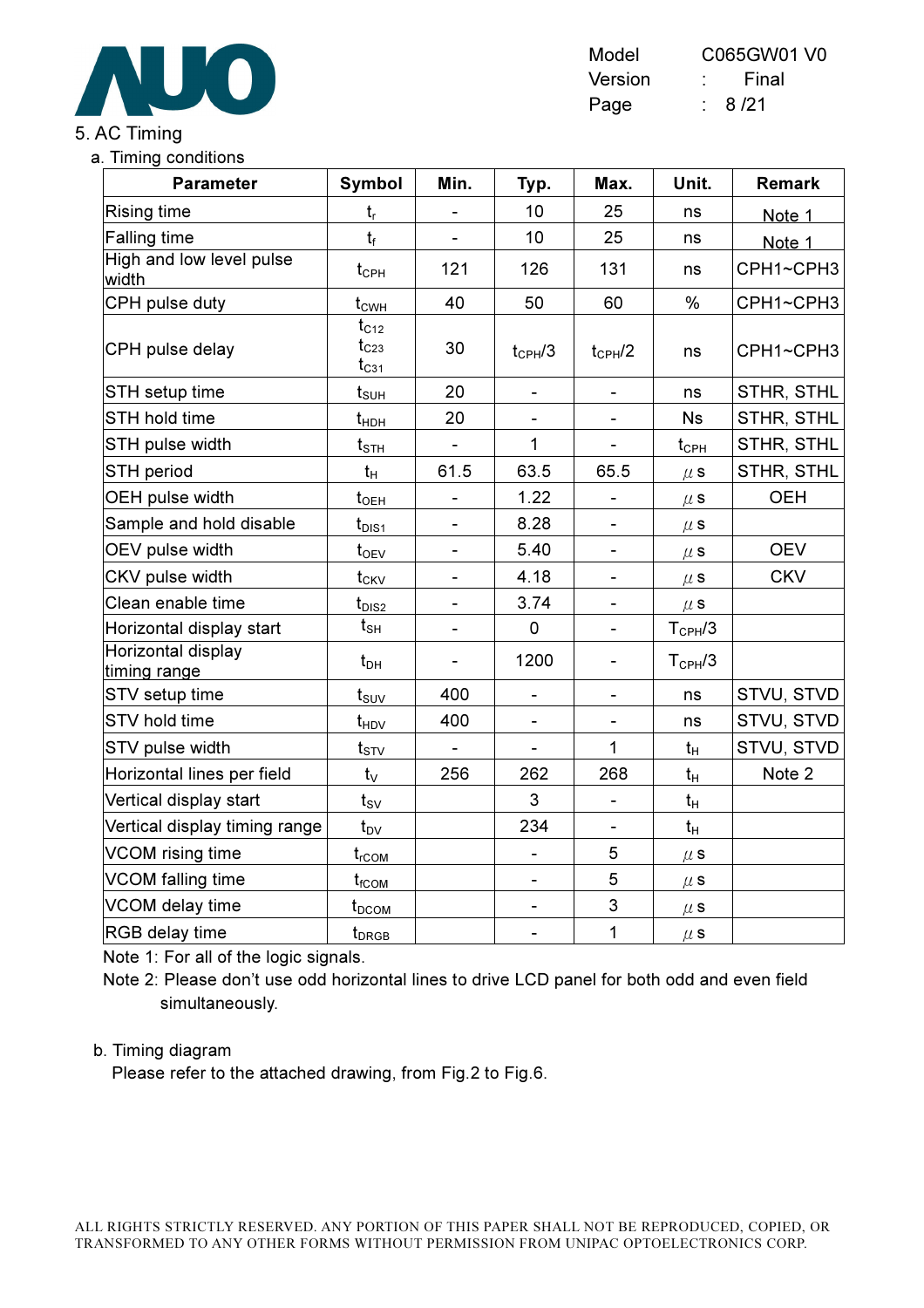

| Model   | C065GW01 V0 |
|---------|-------------|
| Version | Final       |
| Page    | 9/21        |

6. Power Sequence (Suggestion) Sequence for power on/off and Signal on/off (Note1)



Note 1 : The power sequence is only for reference.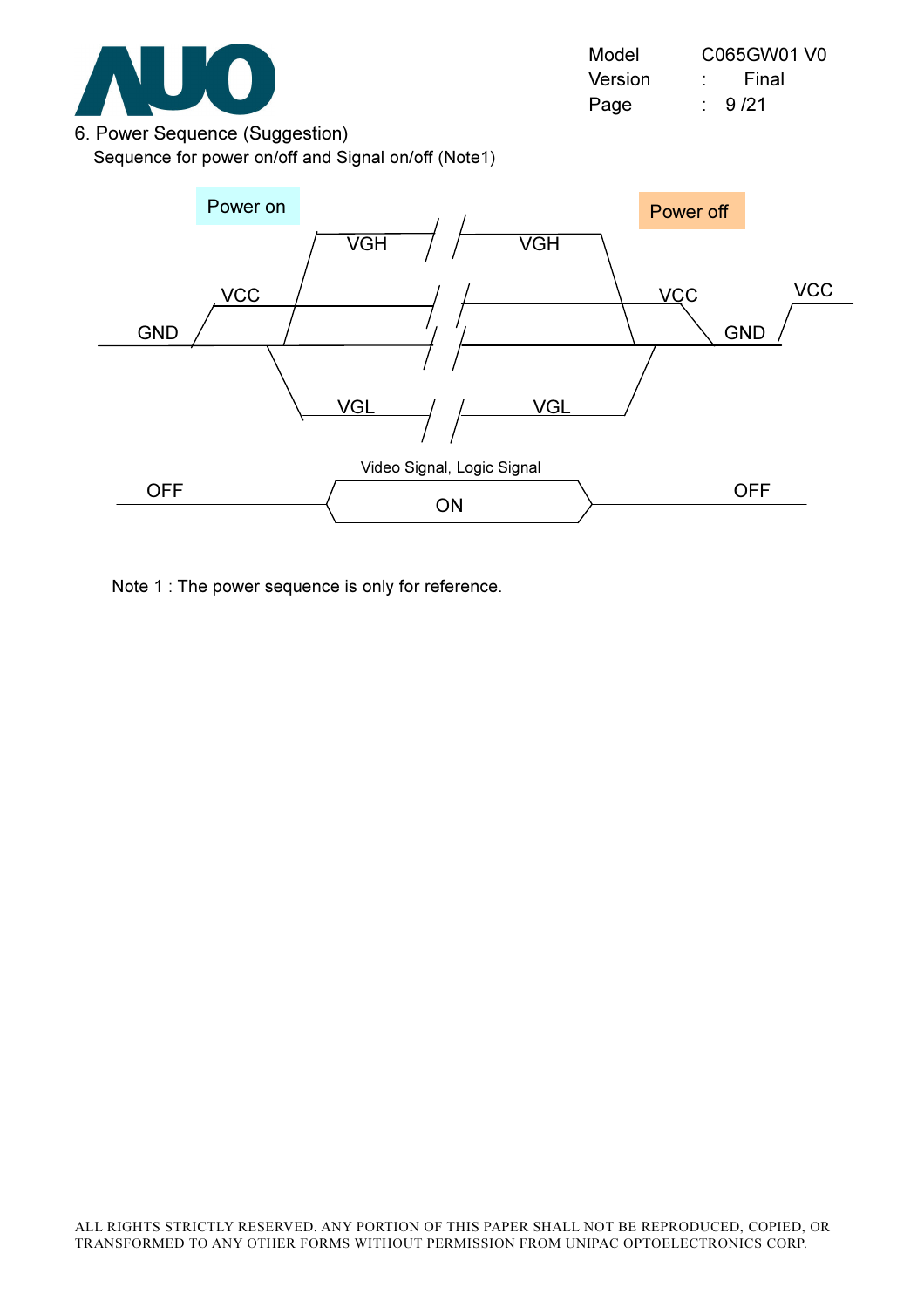

| Model   | C065GW01 V0 |
|---------|-------------|
| Version | Final       |
| Page    | 10 /21      |

| Item               |                                       | Symb      | <b>Condition</b>                        | Min.                 | Typ.                 | Max.     | Unit     | Remark     |
|--------------------|---------------------------------------|-----------|-----------------------------------------|----------------------|----------------------|----------|----------|------------|
| Response<br>time   | Rise<br>Fall                          | Tr<br>Τf  | $\theta = 0^{\circ}$                    |                      | 15<br>20             | 50<br>60 | ms<br>ms | Note $2,4$ |
| Contrast ratio     |                                       | <b>CR</b> | At optimized<br>Viewing angle           | 100                  | 300                  |          |          | Note $3,4$ |
|                    | Top<br><b>Bottom</b><br>Left<br>Right |           | $CR \ge 10$                             | 20<br>40<br>45<br>45 | 40<br>55<br>60<br>60 |          | deg.     | Note $4,6$ |
| Viewing<br>angle   | Top<br><b>Bottom</b><br>Left<br>Right |           | $CR \ge 5$                              | 30<br>60<br>60<br>60 | 50<br>70<br>70<br>70 |          | deg.     | Note $4,5$ |
| <b>Brightness</b>  |                                       | $Y_L$     | $I_L = 6mA$ , 25°C                      | 400                  | 500                  |          | nit      | Note 6     |
|                    |                                       |           | $I_L = 9.5mA, -10$<br>$\degree$ C, 1min | (140)                | (190)                |          | nit      |            |
|                    |                                       |           | $I_L = 9.5mA, -20$<br>$\degree$ C, 1min | (70)                 | (120)                |          | nit      |            |
|                    |                                       | X         | $\theta = 0^{\circ}$                    | 0.26                 | 0.31                 | 0.36     |          | Note 6     |
| White chromaticity |                                       | Υ         | $\theta = 0^{\circ}$                    | 0.28                 | 0.33                 | 0.38     |          |            |

#### C. Optical specification (Note 1,8)

Note 1 : Ambient temperature =25°C. And lamp current  $I_1$  = 6 mArms. To be measured in the dark room and to be measured on the center area of panel with a viewing cone of 1<sup>°</sup>by Topcon luminance meter BM-5, after 20 minutes operation.

Note 2. Definition of response time:

The output signals of photo detector are measured when the input signals are changed from "black" to "white"(falling time) and from "white" to "black"(rising time), respectively. The response time is defined as the time interval between the 10% and 90% of amplitudes. Refer to figure as below.



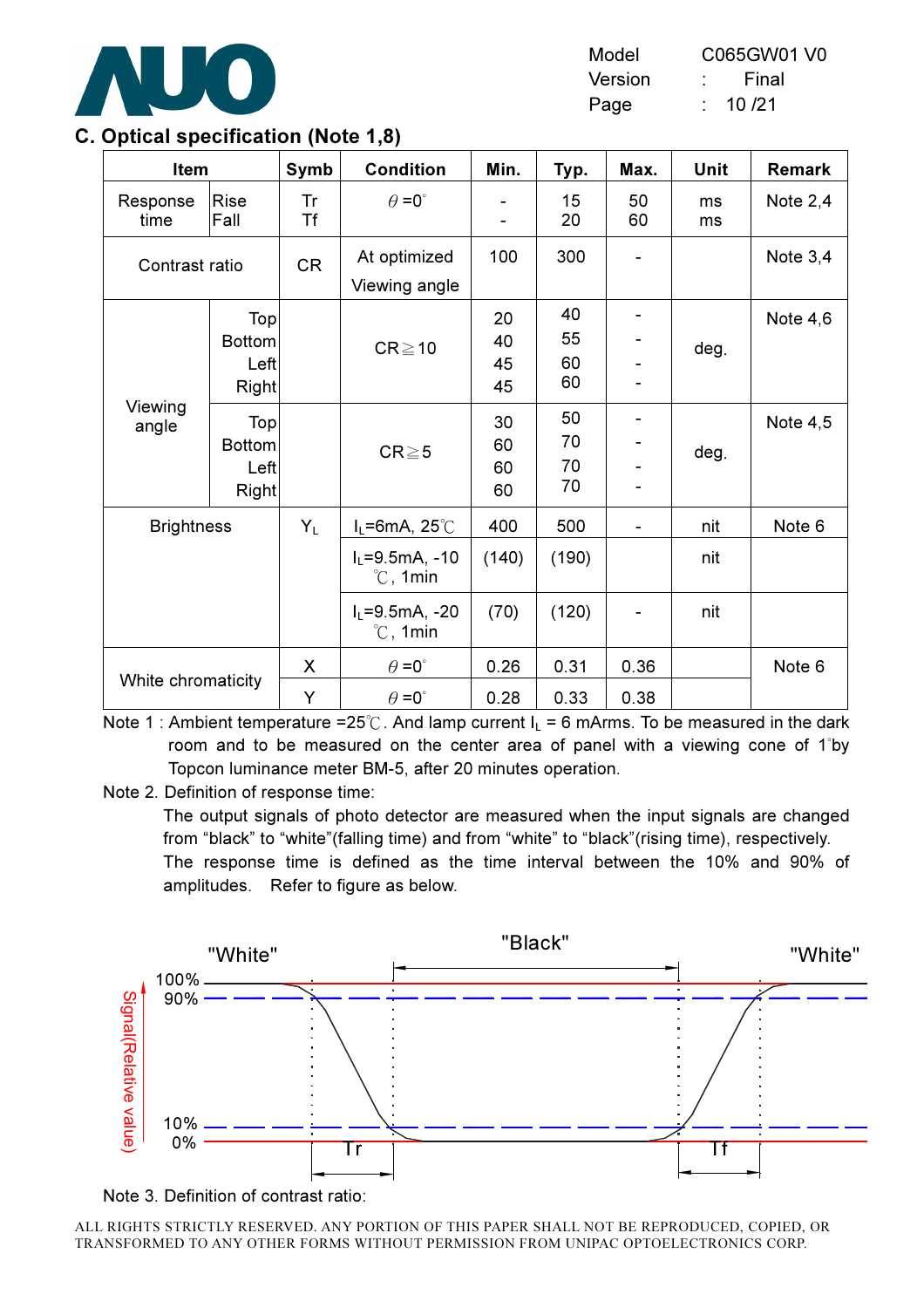

| Model   | C065GW01 V0     |
|---------|-----------------|
| Version | Final           |
| Page    | 11 /21<br>t - 1 |

Contrast ratio is calculated with the following formula.

Contrast ratio (CR)= Photo detector output when LCD is at "White" state Photo detector output when LCD is at "Black" state

Note 4. White  $Vi=V_{150} + 1.5V$ 

Black  $Vi=V_{i50} \pm 2.0V$ 

" $\pm$ " means that the analog input signal swings in phase with  $V_{COM}$  signal.

" $\overline{+}$ " means that the analog input signal swings out of phase with V<sub>cOM</sub> signal.

 $V_{150}$  : The analog input voltage when transmission is 50%

The 100% transmission is defined as the transmission of LCD panel when all the input terminals of module are electrically opened.

Note 5. Definition of viewing angle, refer to figure as below.



- Note 6. Measured at the center area of the panel when all the input terminals of LCD panel are electrically opened.
- Note 7. It is combine with application circuit which AU Optronics recommendation.
- Note 8. All the cosmetic, appearance and optical performance are guaranteed before reliability testing.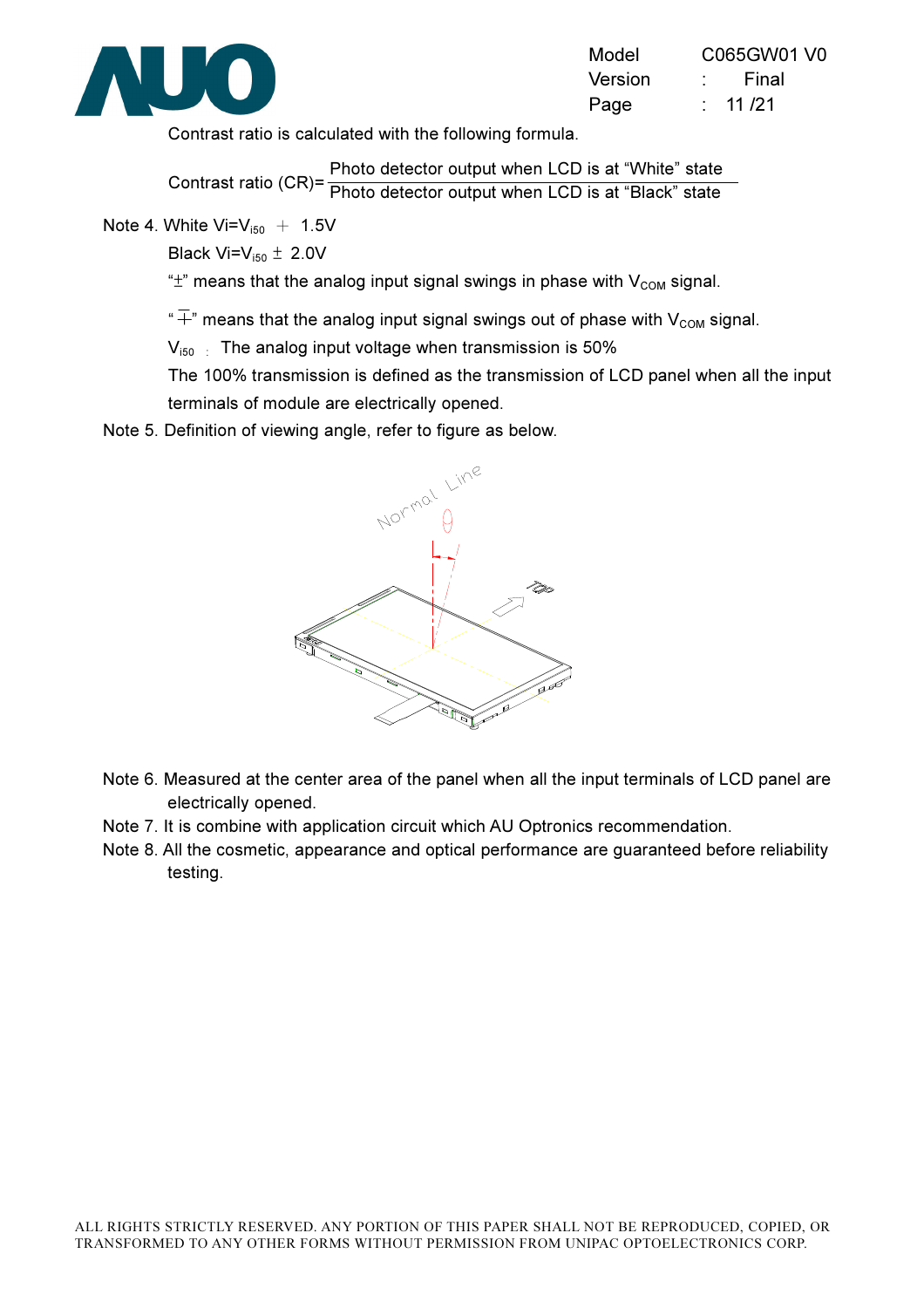

| Model   | C065GW01 V0 |
|---------|-------------|
| Version | Final       |
| Page    | 12 /21      |

### D. Reliability test items(Note 2):

| No.            | <b>Test items</b>                  | <b>Conditions</b>                                                                                                                                               | <b>Remark</b>                                            |
|----------------|------------------------------------|-----------------------------------------------------------------------------------------------------------------------------------------------------------------|----------------------------------------------------------|
| 1              | High temperature storage           | Ta= 95℃<br>240Hrs                                                                                                                                               |                                                          |
| $\overline{2}$ | Low temperature storage            | 240Hrs<br>Ta= -40℃                                                                                                                                              |                                                          |
| 3              | High temperature operation         | Ta= 85℃<br>240Hrs                                                                                                                                               |                                                          |
| 4              | Low temperature operation          | 240Hrs<br>Ta= -30℃                                                                                                                                              |                                                          |
| 5              | High temperature and high humidity | Ta= 60℃, 90% RH<br>240Hrs                                                                                                                                       | Operation                                                |
| 6              | Heat shock                         | -30℃~85℃/200 cycles 1Hrs/cycle                                                                                                                                  | Non-operatio                                             |
| $\overline{7}$ | Electrostatic discharge            | $\pm 200$ V,200pF(0 $\Omega$ ), once for each<br>terminal                                                                                                       | Non-operatio                                             |
| 8              | Vibration                          | Frequency range : 8~33.3Hz<br><b>Stoke</b><br>: 1.3mm<br>: $2.9G, 33.3 \sim 400Hz$<br>Sweep<br>2 hours for each direction of X, Z<br>4 hours for direction of Y | JIS D1601,<br>$A-10$<br>condition A<br>Note <sub>3</sub> |
| 9              | <b>Mechanical shock</b>            | 100G, 6ms, $\pm X, \pm Y, \pm Z$<br>3 times for each direction                                                                                                  | JIS C7021,<br>A-7<br>condition C                         |
| 10             | Vibration (with carton)            | Random vibration:<br>$0.015G^2$ /Hz from 5~200Hz<br>-6dB/octave from 200~500Hz                                                                                  | <b>IEC 68-34</b>                                         |
| 11             | Drop (with carton)                 | Height: 60cm<br>1 corner, 3 edges, 6 surfaces                                                                                                                   | <b>JIS Z0202</b>                                         |

Note 1: Ta: Ambient temperature.

Note 2: In the standard conditions, there is not display function NG issue occurred. All the cosmetic specification is judged before the reliability stress.

Note 3: Cycle time for vibration test is 15 minutes.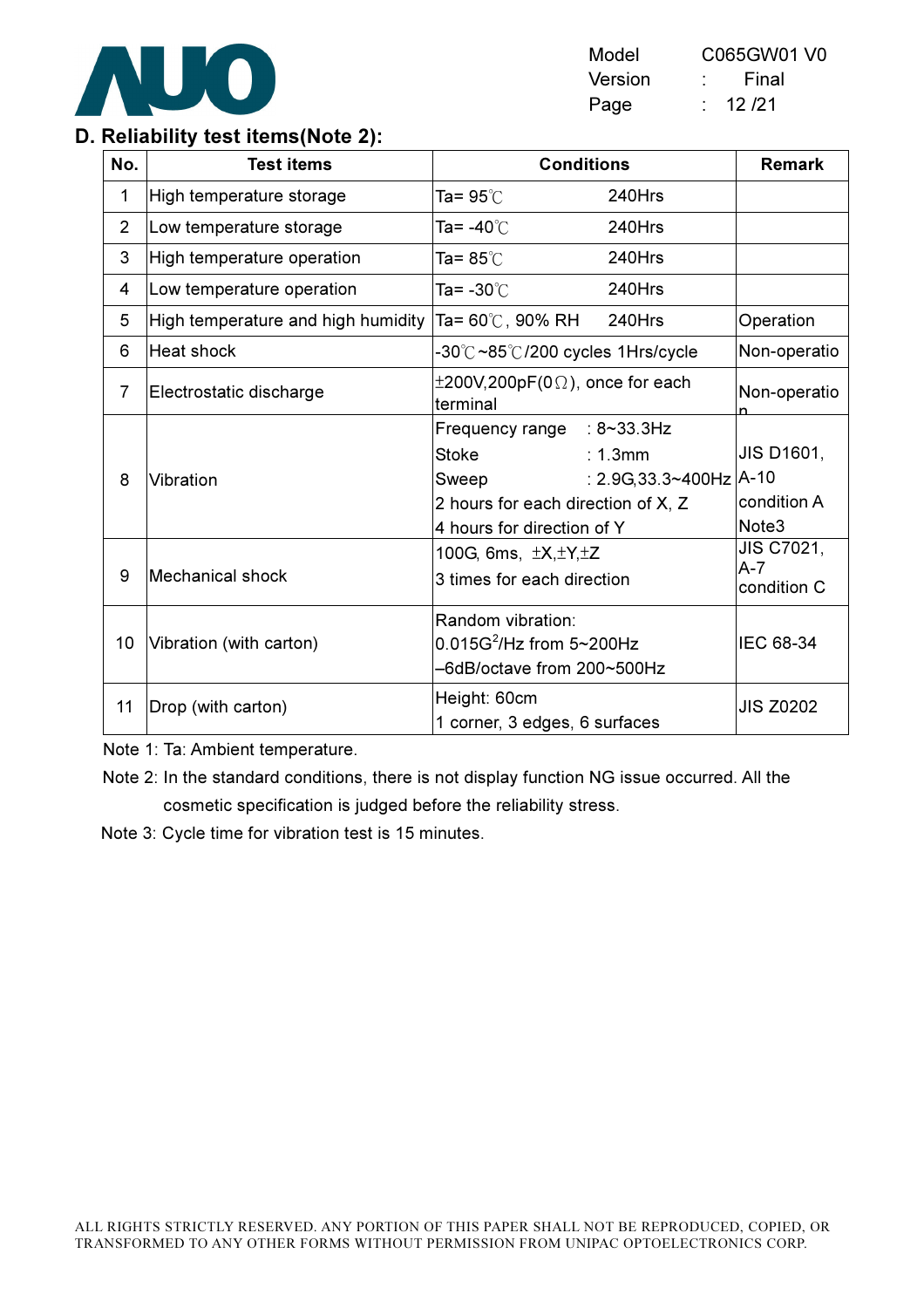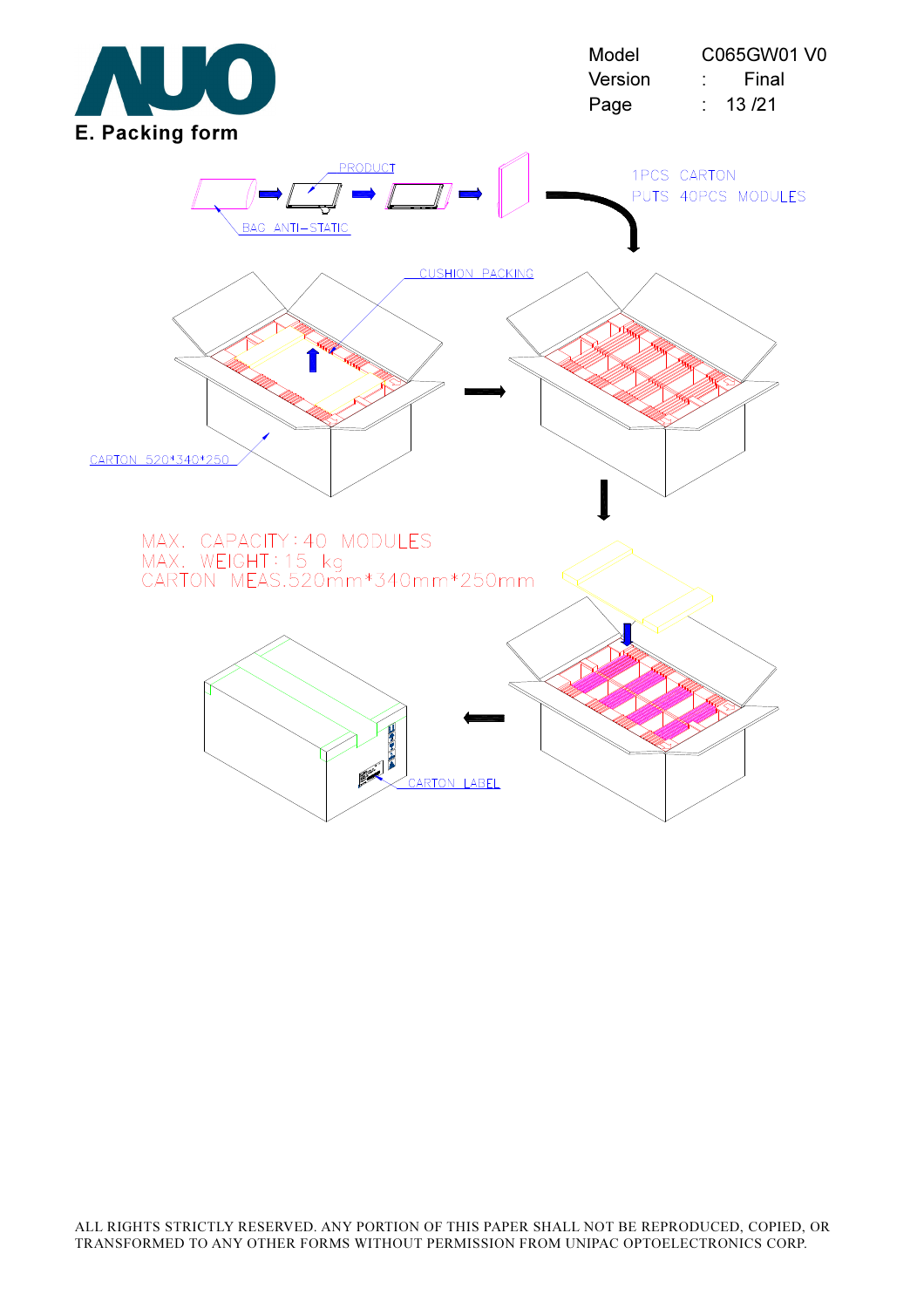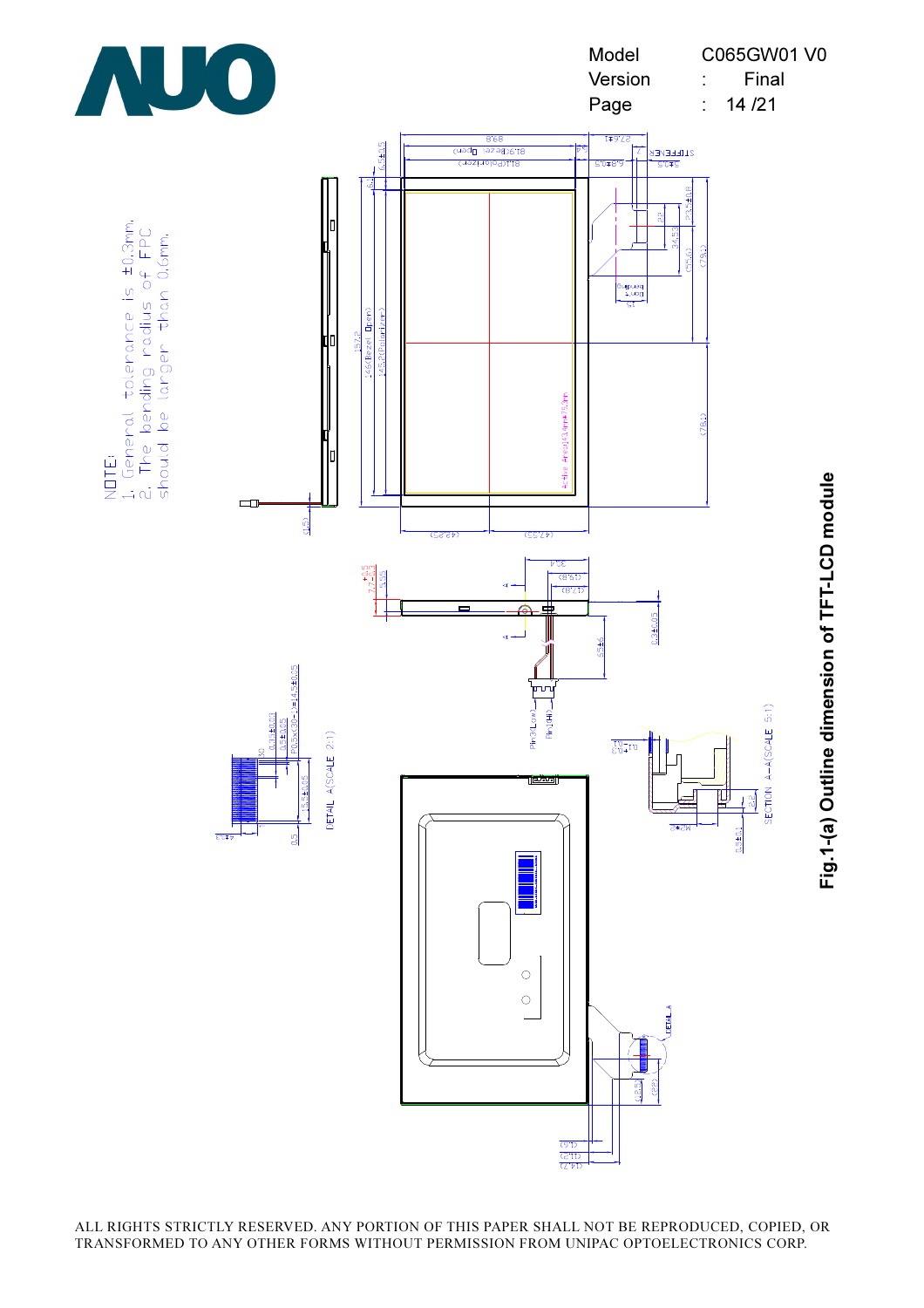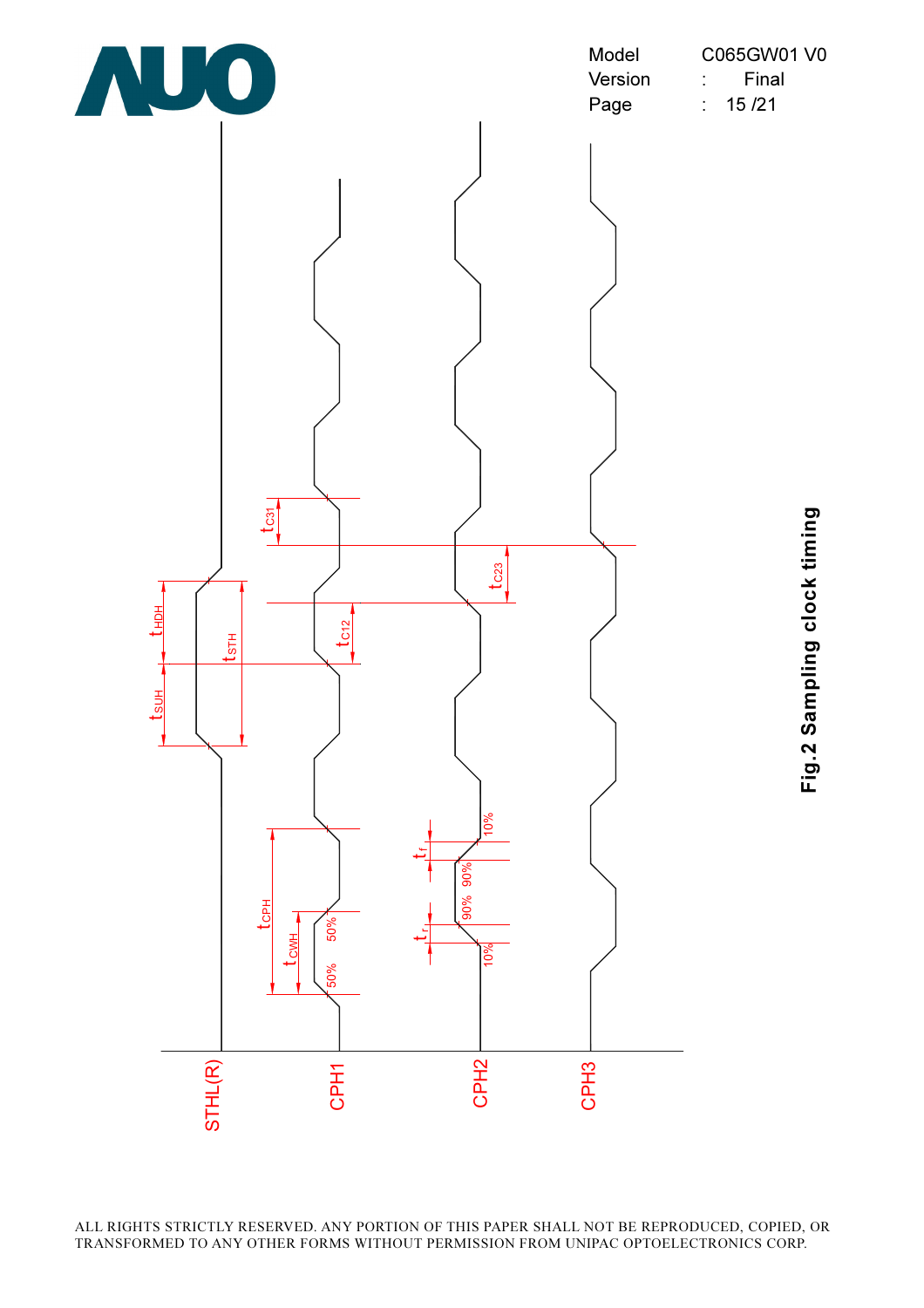

| Model   | C065GW01 V0 |
|---------|-------------|
| Version | Final       |
| Page    | 16 / 21     |



Fig.3 Horizontal display timing range Fig.3 Horizontal display timing range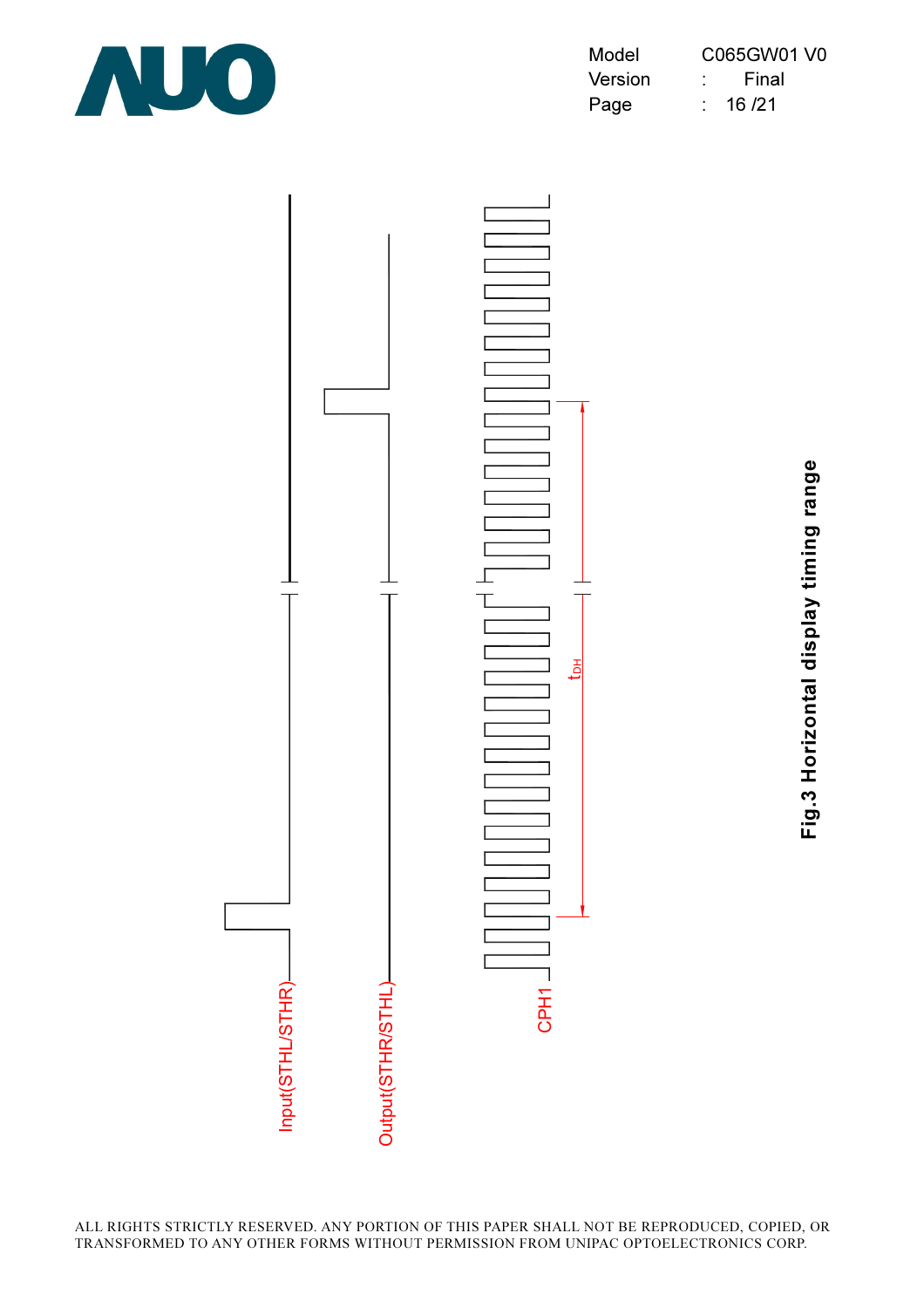

| Model   | C065GW01 V0 |  |
|---------|-------------|--|
| Version | Final       |  |
| Page    | 17 /21      |  |

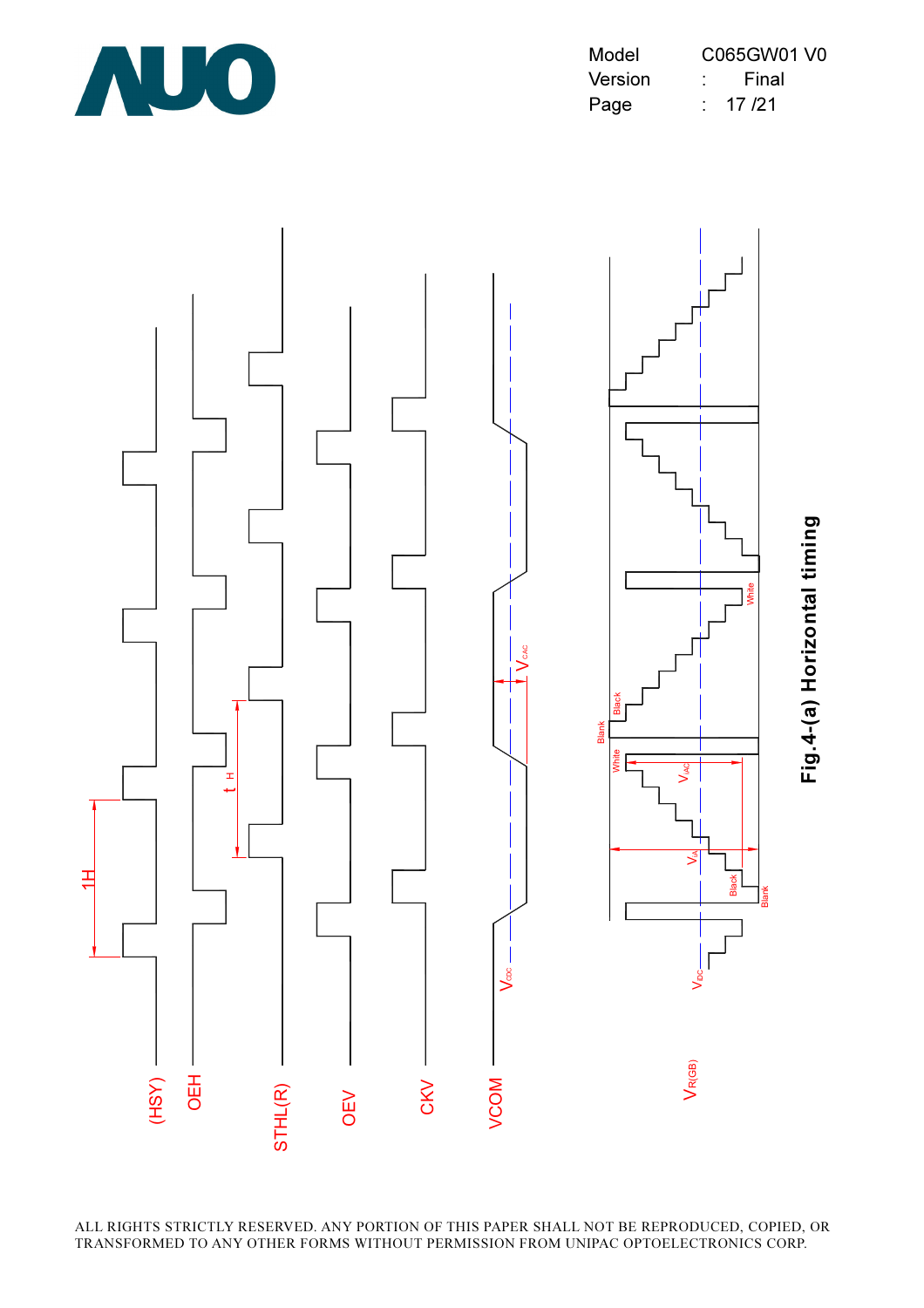

Model C065GW01 V0 Version : Final Page : 18/21

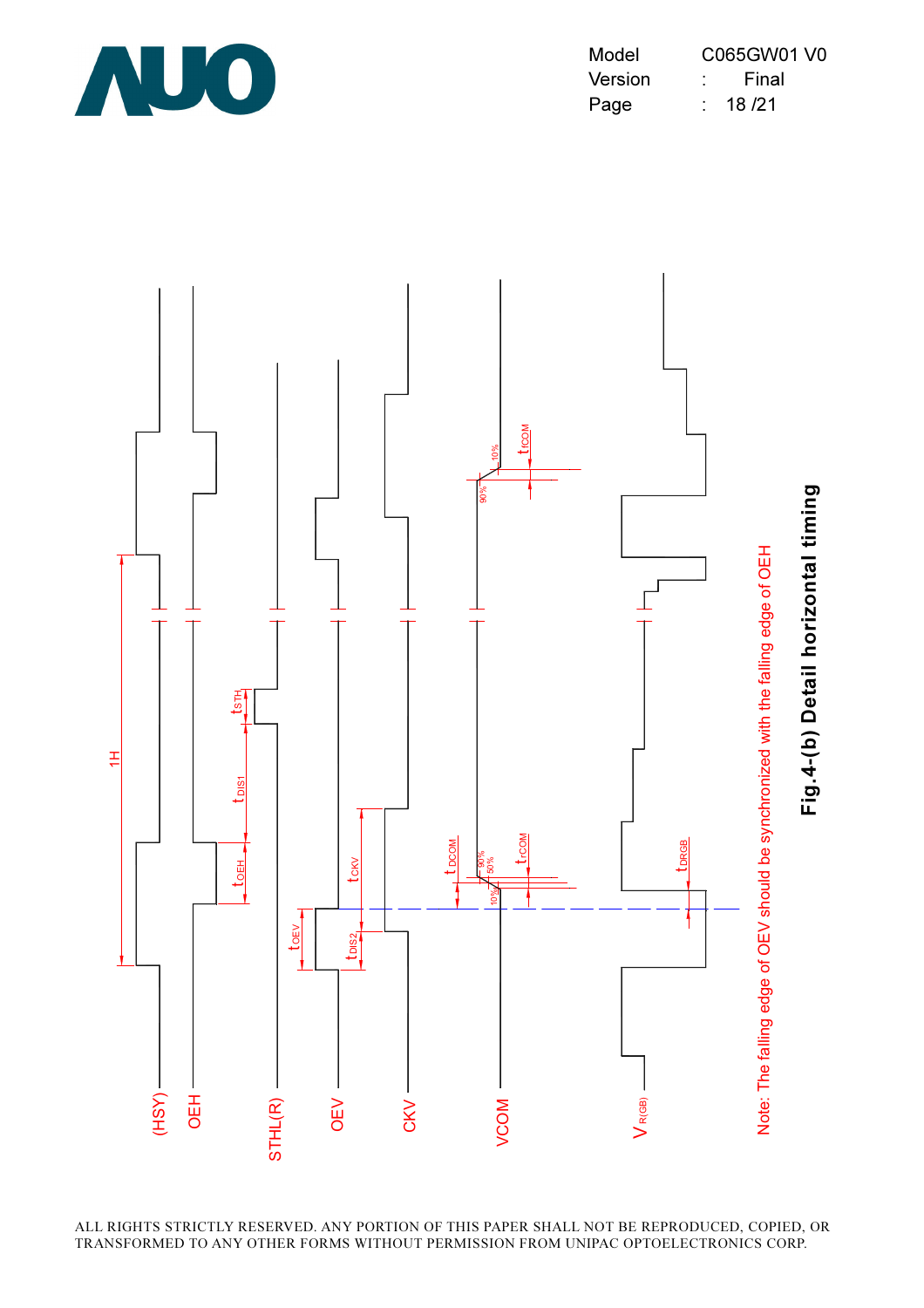

| Model   | C065GW01 V0 |  |
|---------|-------------|--|
| Version | Final       |  |
| Page    | 19 / 21     |  |

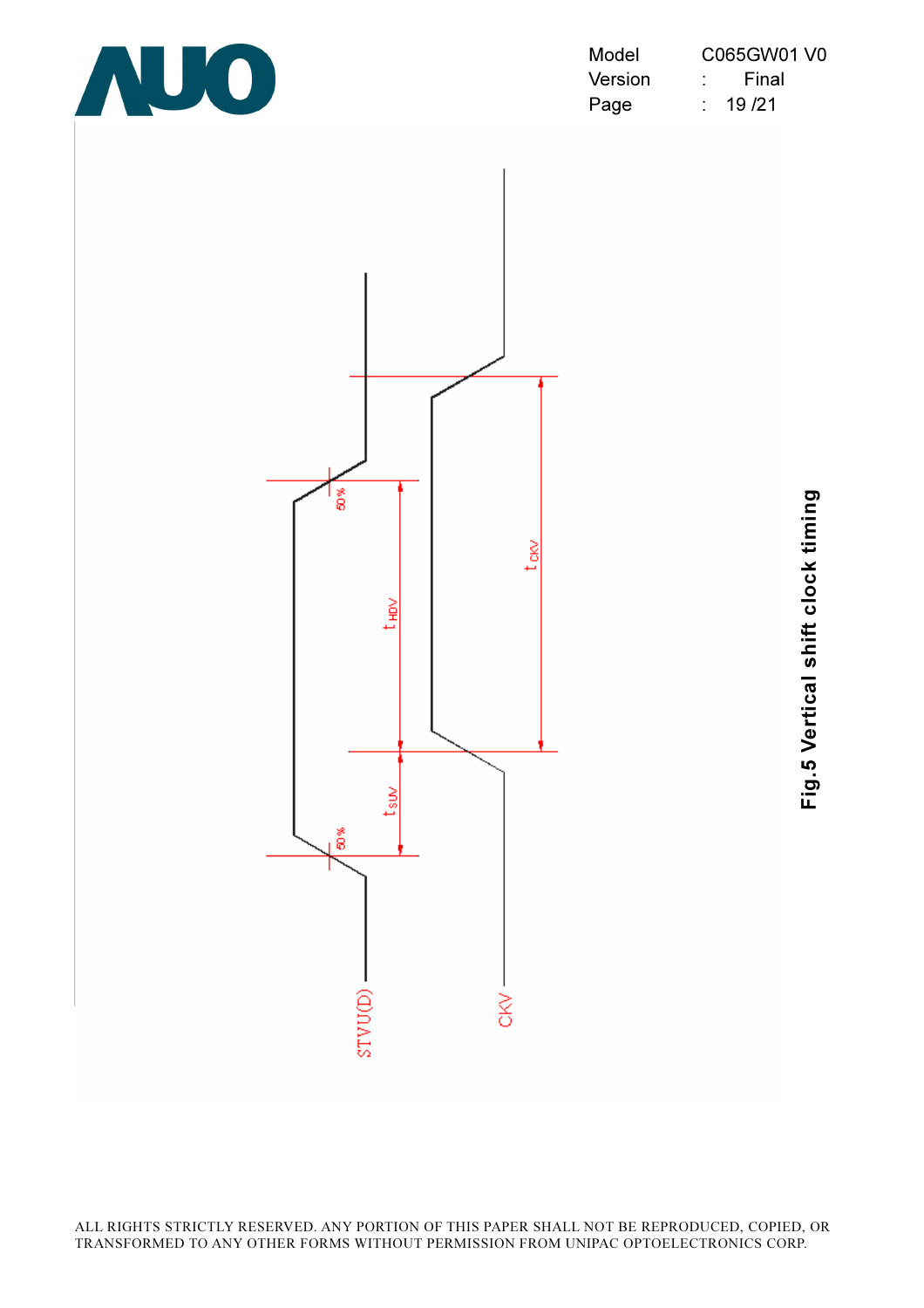